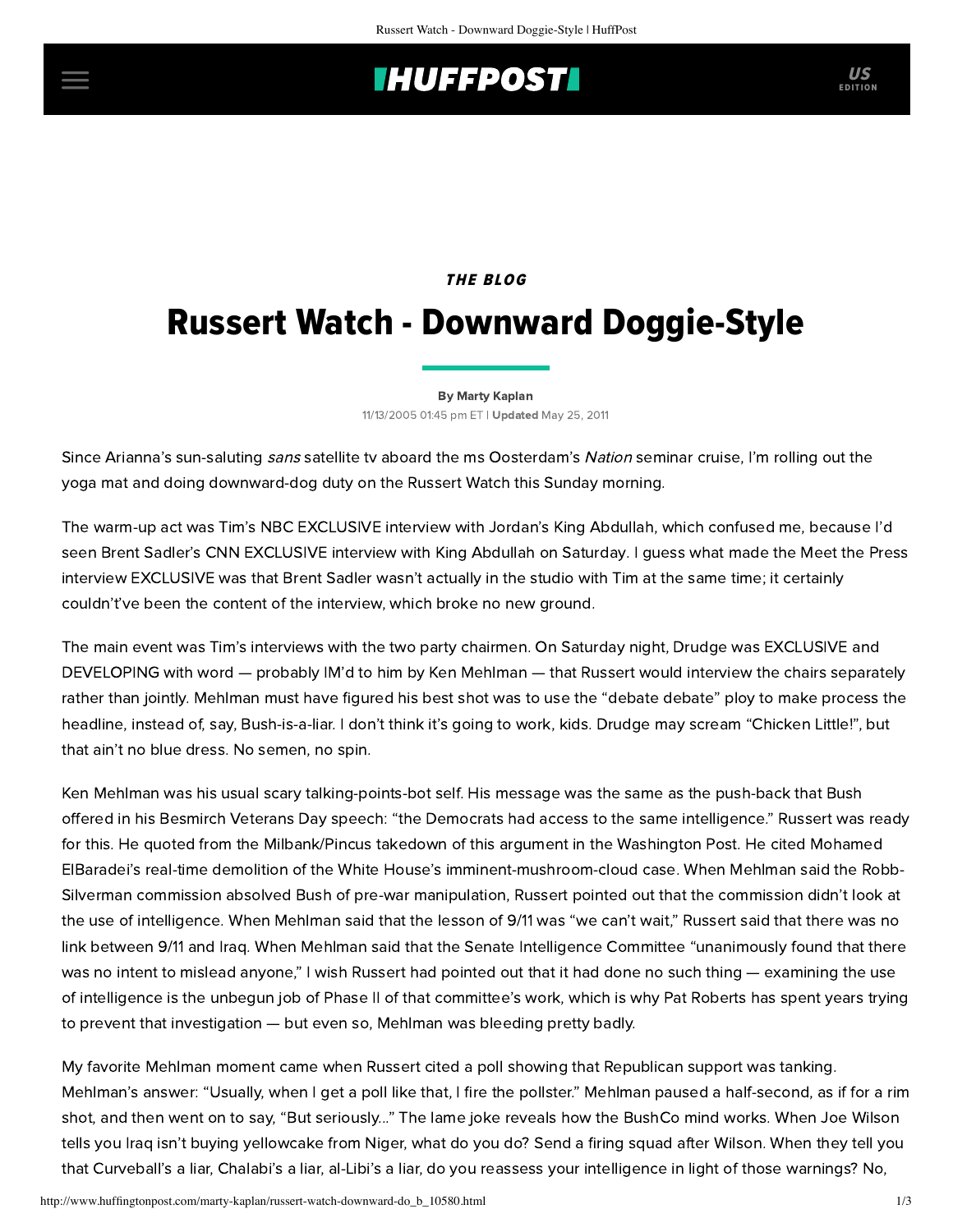you put your thumbs in your ears and sing nyah-nyah-nyah-I-can't-hear-you. But seriously... More than two thousand American dead in Iraq, and they're feeding us Borsht Belt shtick?

Then it was Howard Dean's turn. He wore an American flag lapel pin, which I liked; capture-the-flag is a game we can play, too. Dean had one point to make, and he made it over and over: The President isn't telling the truth. To back it up, Dean used the same evidence that Russert used against Mehlman: cherrypicked intelligence, no evidence of a nuclear program, no 9/11 connection to Saddam, etc.

But then Tim went all weird. In effect, he became Mehlman. When Dean said the President lied about 9/11 being connected with Iraq, Russert — instead of doing what he did in the Mehlman interview, which was to dispute that connection — told Dean that Bush never made the 9/11-Saddam connection. When Dean said Bush didn't tell Congress about the misgivings the intelligence community had about the case for war, Russert was stricken with amnesia: "What did he withhold?" he asked Dean. This time it was Russert's turn to mischaracterize the evidence. Just as Mehlman purveyed a phony, exculpatory version of the Robb-Silverman report, Russert inaccurately claimed that the National Intelligence Estimate that Bush used to sell the war to Congress contained adequate warnings about the unreliability of the intelligence.

Which Russert is real: the one who demolished Mehlman, or the one who parroted Mehlman to try to demolish Dean? Don't tell me he was just doing a journalist's job; that's the pernicious postmodern version of journalism, in which there's no such thing as truth. Yes, there's another side to every argument. But that doesn't mean that both sides to an argument are equally right, or equally wrong. Even Chris Matthews has finally figured out that the Republicans lied about prewar intelligence; what's stopping Russert from renouncing the he-said/she-said pathology that makes mainstream media so toxic for democracy?

The rest of the Dean interview played out the familiar Democrats-don't-have-an-agenda meme. Russert cited poll numbers saying that's what Americans believe (without mentioning that media repeating that point is likely a big contributor to that view). Dean's first answer was pretty good: We're going to tell the truth — to our people, to our armed forces, to our allies. We're going to fight for jobs at home, especially through an energy plan that depends on renewable sources. We're going to improve education...

Russert was ready for this: Those are just words, he said. What's behind them? What's the plan on Iraq? You've got no plan on Social Security. You've got no plan on the deficit. You've got no plan on health care.

I wish Dean had hit that one out of the park. He could have cited John Edwards' plan for Iraq, in this morning's [Washington Post,](http://www.washingtonpost.com/wp-dyn/content/article/2005/11/11/AR2005111101623.html) which he begins by saying, "I was wrong." He could have said that our plan for Social Security is to maintain its solvency and stop Republicans from repealing it. He could have said that our plan on the deficit is to repeal tax cuts to the rich, stop the pork, and stop making students, seniors and working families pay the price of the tax cuts. And so on.

Instead, Dean said that it's not our job to have a plan, that there's time to come up with a plan, that "together, America can do better." You could tell how hamstrung he was. He clearly believes that he can't really say anything until Reid and Pelosi agree on an agenda (and if that pap about "we can do better" is a sign of what's to come, please pass the strychnine). He can't be the old Howard Dean on Iraq, as long as Hillary calculates that she's more vulnerable on strength issues than Republicans are on trust issues. He can't call for national health insurance unless the leadership decides that the "How are you going to pay for it?" follow-up is trumped by the moral argument about a decent society.